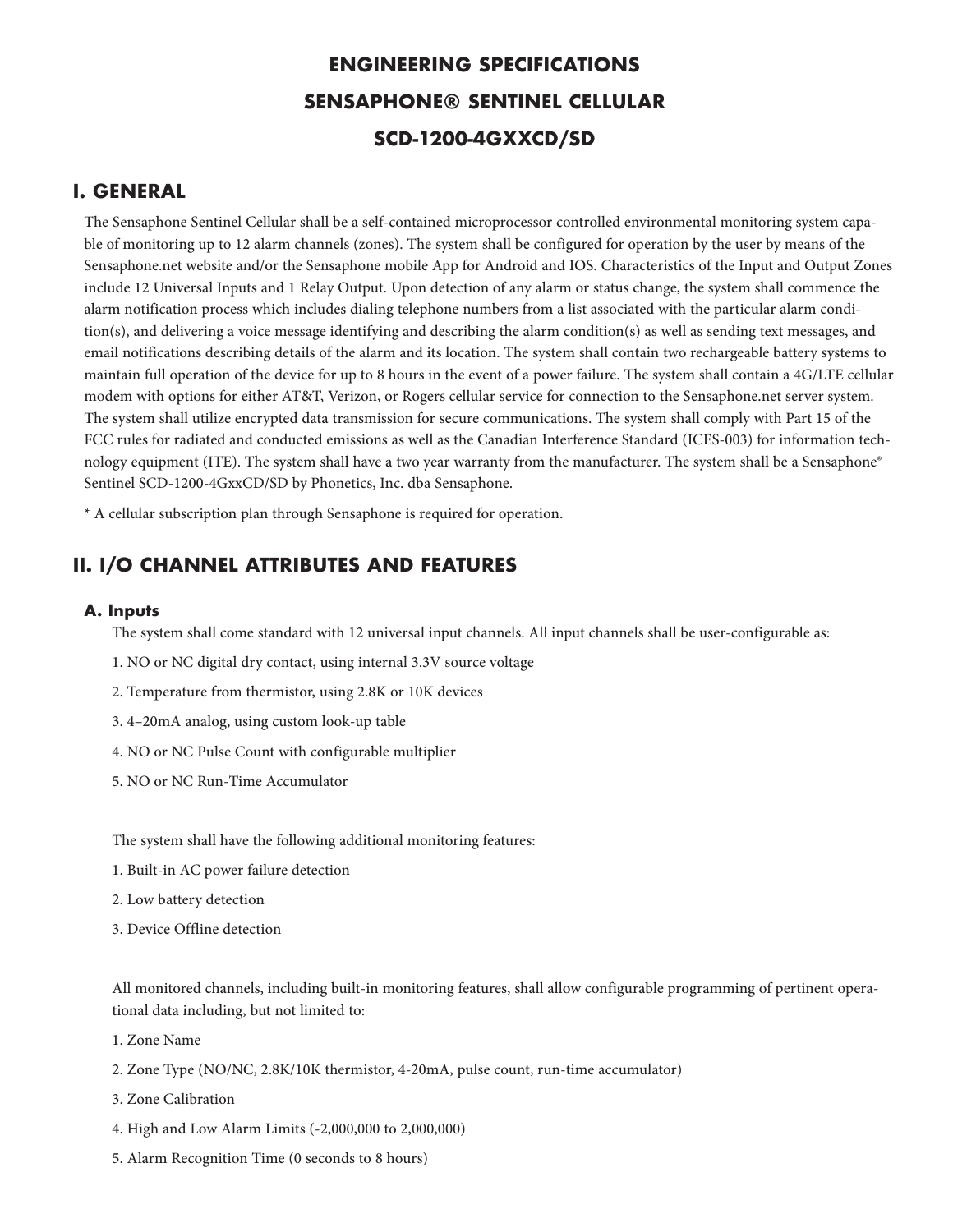- 6. Alarm Hold Time (1 second to 60 minutes)
- 7. Alarm Reset Time (1 minute to 8 hours)
- 8. Alarm on Return-to-Normal
- 9. Alarm Delivery Contact List (Phone numbers, text numbers, email addresses, etc… ) for each zone
- 10. Alarm Delivery Enable/Disable for each channel to send notifications for alarms
- 11. Zone Enable/Disable

#### **B. Output**

The system shall have one built-in SPST 1A 30VDC/VAC relay output. The output may be programmed to switch either manually (via the website or App) or automatically using one of the following modes:

(a) Activate or Deactivate as soon as one or more selected zones exceeds the alarm limits (regardless of recognition time). Reverts when the alarm condition no longer exists.

(b) Activate or Deactivate when one or more selected zones becomes an alarm (recognition time enforced). Reverts when the alarm condition no longer exists.

(c) Activate or Deactivate while one or more selected zones has an unacknowledged alarm. Reverts once the alarm is acknowledged.

(d) Activate when a selected zone is either greater than, less than, or equal to a user configurable value and Deactivate when a selected zone is either greater than, less than, or equal to a user configurable value.

### **III. CELLULAR COMMUNICATIONS**

The System shall contain a battery-backed 4G/LTE cellular modem with an external antenna for communication to the Sensaphone.net server system. The system shall be configured to operate with either AT&T, Verizon, or Rogers cellular service at the time of order. The System shall require a continuous cellular connection in order to operate. In areas with a poor cellular signal an optional high gain antenna shall be available. The System shall require a cellular subscription plan with Sensaphone to operate. LED indicators on the Sentinel shall be provided to indicate when the unit is online with the Sensaphone.net server system.

### **IV. PROGRAMMING**

The System shall be fully programmable through the Sensaphone.net website. A mobile App for Android and IOS shall be provided to permit live system status as well as limited programmability.

### **V. ALARM NOTIFICATION**

The system shall send alarm notification messages via email, text message and/or voice telephone call with a paid cellular subscription. Alarm messages will be delivered in English. Alarm messages sent via telephone shall be delivered in digitized human voice using text-to-speech technology. The system will continue to call telephone numbers and send text and email messages in succession until a positive acknowledgment of the alarm message is received. Acknowledgment is accomplished by entering a numeric code from the called telephone, or by replying to a text or email message, or by logging-in to the website or App and requesting acknowledgement. The alarm may also be acknowledged by pressing the 'Acknowledge' button on the Sentinel device itself. The system will call each programmed telephone number up to 4 times. Once the alarm is acknowledged the system shall halt the dialing process. The system shall allow for an unlimited number of users with an unlimited number of contact methods per user. The system shall allow for tiered alarm delivery schedules so that a time delay may be inserted between tiers.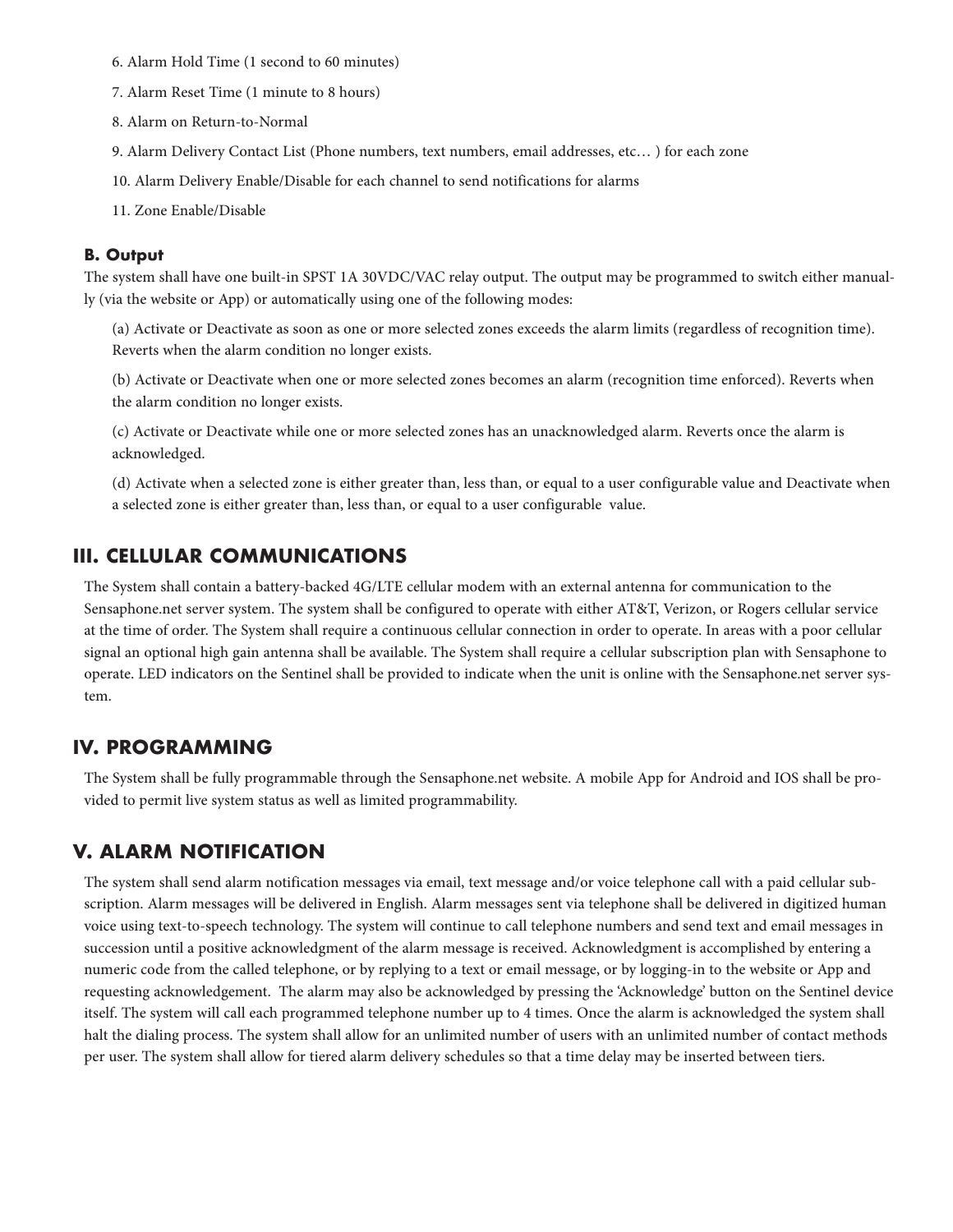# **VI. DEVICE SUPERVISION**

The Sentinel device(s) shall be supervised by the Sensaphone.net server system. If a device stops communicating with the server for a specified period of time the system will notify selected users of the problem. When the device resumes communication with the server an optional 'return-to-normal' message will be sent.

# **VII. DATA LOGS**

The system shall allow monitored zone values to be periodically stored in system memory at a programmable interval from 1 minute to 24 hours. Stored values shall be uploaded to the Sensaphone.net server system on a periodic basis (approximately once per hour) for permanent storage. Users shall have the capability of querying logged data values from the Sensaphone.net website and downloading the displayed data. The device shall be capable of storing up to 130,000 data points (or up to 6.5 days logging all zones at the minimum interval) in internal memory.

Premium Ethernet subscribers shall have unlimited access to logged data on the Sensaphone.net server system. Non-subscribers shall be limited to 30 days of historical data.

# **VIII. ALARM HISTORY LOGS**

The Sensaphone.net server system shall maintain a log of all alarm events. The system shall also maintain a log of all alarm notifications including the users name, type of delivery (email, phone, text), and telephone number/email address.

# **IX. SYSTEM FEATURES**

### **A. Power**

The system shall be provided with a UL/CSA listed 12VDC power transformer with USA style blades that the user may plug into a 100-240VAC outlet, 50/60HZ. The system shall monitor for the presence of primary 12VDC power and shall be capable of generating an alarm if main power should fail. The system shall also contain a power management controller to distribute power to the Sentinel, modem, and battery backup system. The controller shall maintain the proper charge level to the modem backup battery.

### **B. Battery Backup**

The system shall have two rechargeable battery systems. A nickel-metal-hydride battery pack shall be included within the Sentinel metallic enclosure. This battery shall provide up to 8 hours of continuous operation of the Sentinel in the absence of AC power. (Actual battery backup performance is dependent upon the age of the battery, the ambient temperature, and the charge condition). The Sentinel shall also contain a long-life lithium battery (type CR2) to maintain the system clock, as well as certain dynamic zone values such as pulse count, runtime, and min/max values. The lithium battery shall last 4 years or more depending on use. A 12V 3AH SLA rechargeable battery shall be included to provide backup power to the cellular modem. The 12V SLA battery shall provide up to 8 hours of continuous operation of the modem in the absence of AC power. (Actual battery backup performance is dependent upon the age of the battery, the ambient temperature, and the charge condition).

### **C. Visual Indicators**

Each zone input shall have a corresponding LED that will indicate the alarm and acknowledgment status of each zone. The system shall also have a 'Power' led to indicate if the device is powered on. An 'Online' LED shall be included to indicate if the device is online with the Sensaphone.net server system. A 'Standby' LED shall be included to indicate if the device is operating in Standby mode.